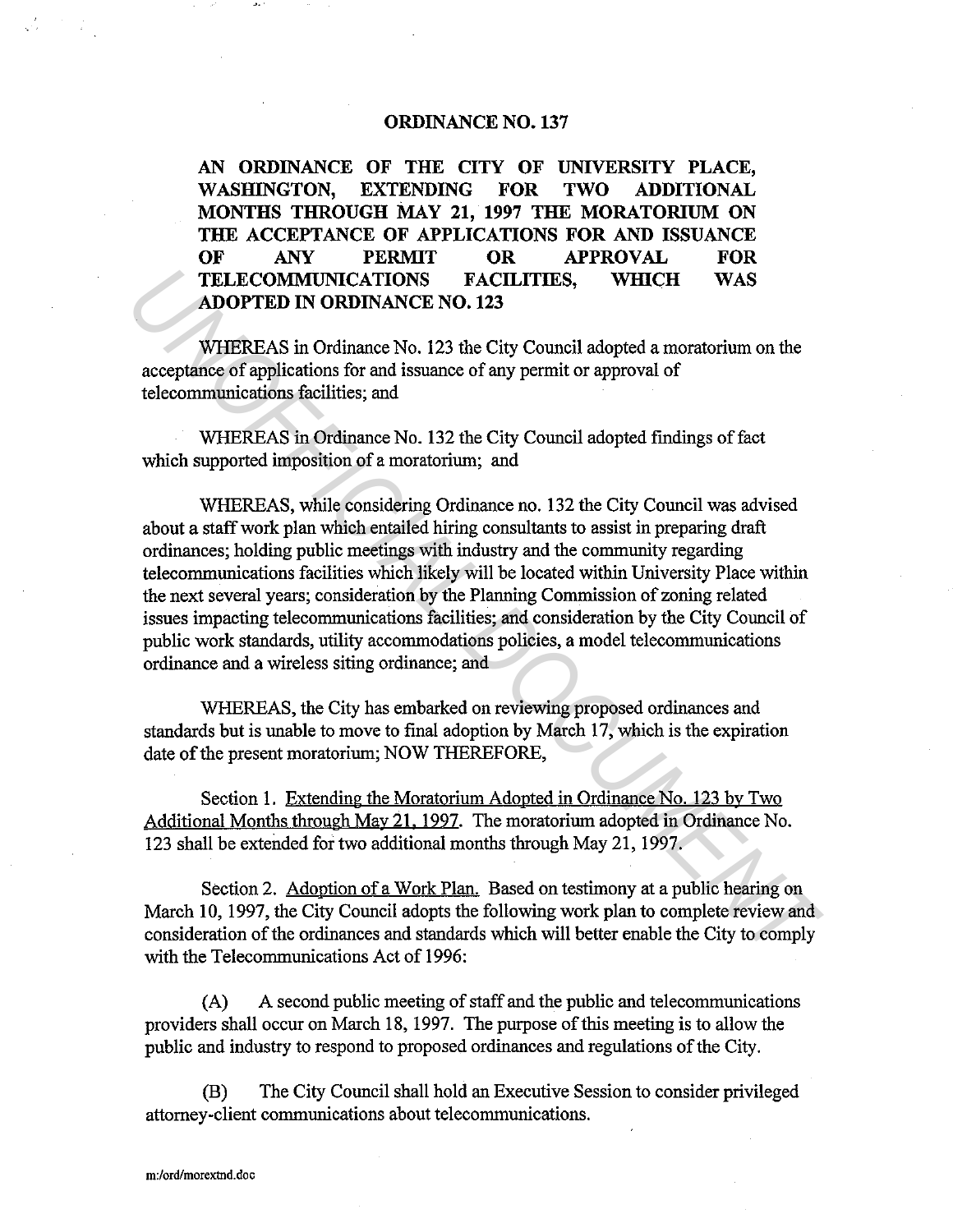(C) The City Council shall hold a study session on April 7, 1997, to consider proposed telecommunications and wireless ordinances, and City Public Works and Utility accommodations policies.

(D) The Planning Commission shall hold a public hearing on April 8 regarding proposed changes to the zoning code relating to wireless facilities.

(E) The City Council and Planning Commission shall hold such additional hearings or meetings as may be necessary to complete review of proposed standards and ordinances such that can be considered for passage by the City Council by May 5, 1997.

Section 3. Severability.

**(1)** If a section, subsection, paragraph, sentence, clause, or phrase of this ordinance is declared unconstitutional or invalid for any reason by any court of competent jurisdiction, such decision shall not affect the validity of the remaining portions of this ordinance. *UCB)* The City Council and Planning constant and Dial hold such additional<br>**hearings** or meetings as may be necessary to complete review of proposed standards and<br>ordinances such that can be considered for passage by the

(2) If the provisions of this ordinance are found to be inconsistent with other provisions of the City of University Place Municipal Code, this ordinance is deemed to control.

Section 4. Publication and Effective Date.

A summary of this Ordinance consisting of its title shall be published in the official newspaper of the City. This ordinance shall be effective five (5) days after its publication.

**PASSED BY THE CITY COUNCIL ON MARCH 10, 1997.** 

Linda Bird, Mayor

**ATTEST:** 

Susan Matthew, City Clerk

**m:/ord/morextnd.doc**